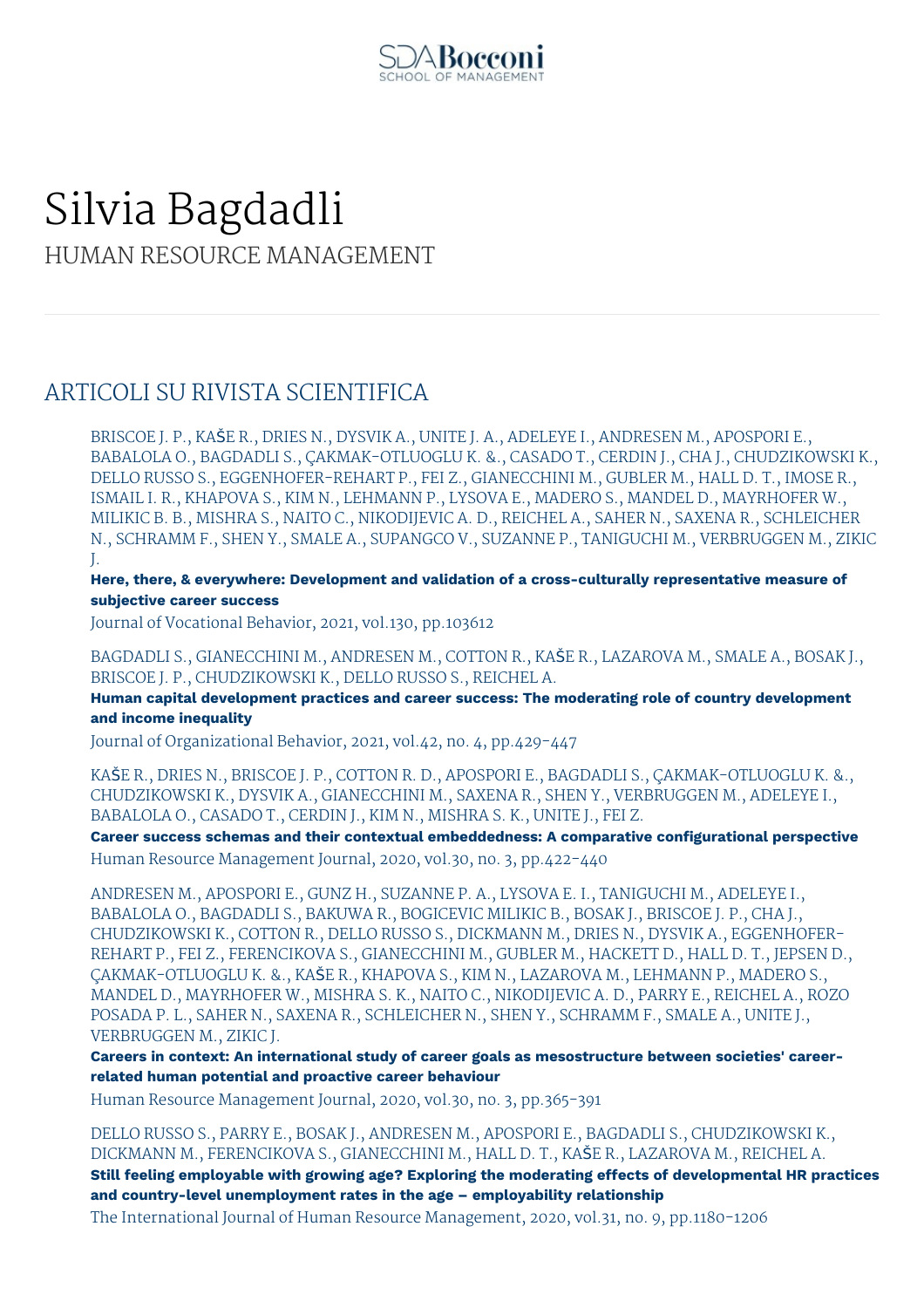#### BAGDADLI S., GIANECCHINI M.

**Organizational career management practices and objective career success: A systematic review and framework**

Human Resource Management Review, 2019, vol.29, no. 3, pp.353-370

BAGDADLI S., GIANECCHINI M.

**Fare carriera in Italia: vecchi percorsi, nuove tensioni**

Economia & Management, 2019, no. 3, pp.47-52

SMALE A., BAGDADLI S., COTTON R., DELLO RUSSO S., DICKMANN M., DYSVIK A., GIANECCHINI M., KAŠE R., LAZAROVA M., REICHEL A., ROZO P., VERBRUGGEN M.

**Proactive career behaviors and subjective career success: The moderating role of national culture** Journal of Organizational Behavior, 2019, vol.40, no. 1, pp.105-122

KAŠE R., BAGDADLI S., DRIES N., BRISCOE J. P., COTTON R. D., APOSPORI E., ÇAKMAK-OTLUOGLU K. &., CHUDZIKOWSKI K., DYSVIK A., GIANECCHINI M., SAXENA R., SHEN Y., VERBRUGGEN M., ADELEYE I., BABALOLA O., CASADO T., CERDIN J., KIM N., MISHRA S. K., UNITE J., FEI Z.

**Career success schemas and their contextual embeddedness: A comparative configurational perspective** Human Resource Management Journal, 2018

BAGDADLI S., DE STEFANO F., CAMUFFO A.

**The HR role in corporate social responsibility and sustainability: A boundary shifting literature review** Human Resource Management, 2018, vol.57, no. 2, pp.549-566

BAGDADLI S., ROBERSON Q., PAOLETTI F. **The mediating role of procedural justice in responses to promotion decisions** Journal of Business and Psychology, 2006, vol.21, no. 1, pp.485-504

BAGDADLI S., SOLARI L., USAI A., GRANDORI A.

**The emergence of career boundaries in unbounded industries: career odysseys in the Italian New Economy** The International Journal of Human Resource Management, 2003, vol.14, no. 5, pp.788-808

### CONTRIBUTI IN VOLUME, CAPITOLI O SAGGI SCIENTIFICI

BAGDADLI S., GIANECCHINI M.

**From global work experiences to global careers** in *The Routledge Companion to Career Studies* Hugh Gunz, Mila Lazarova, Wolfgang Mayrhofer (a cura di), Routledge, pp.310-327, 2019

### BAGDADLI S., GIANECCHINI M.

**HRM/organizational career management systems and practices** in *The Routledge Companion to Career Studies* Hugh Gunz, Mila Lazarova, Wolfgang Mayrhofer (a cura di), Routledge, pp.365-381, 2019

#### BAGDADLI S.

**Motivazione** in *Organizzazione Aziendale* S.Salvemini (a cura di), Egea, pp.161-178, 2017

#### BAGDADLI S.

**Motivazione al lavoro** in *Fondamenti di organizzazione aziendale. Volume test per gli studenti dell'a. a. 2015-2016* S. Salvemini (a cura di), Egea, pp.97-114, 2016

DRIES N., COTTON R., BAGDADLI S., ZIEBELL DE OLIVEIRA M.

**HR Directors' Understanding of 'Talent': A Cross-Cultural Study** in *Global Talent Management. Challenges, strategies and opportunities* Al Ariss Akram (a cura di), Springer, pp.15-28, 2014

BAGDADLI S. **Tra progettazione e flessibilità: Carriera e Sviluppo** in *HR Management* B. Manzoni, M. Raffaglio (a cura di), Egea, pp.59-78, 2014